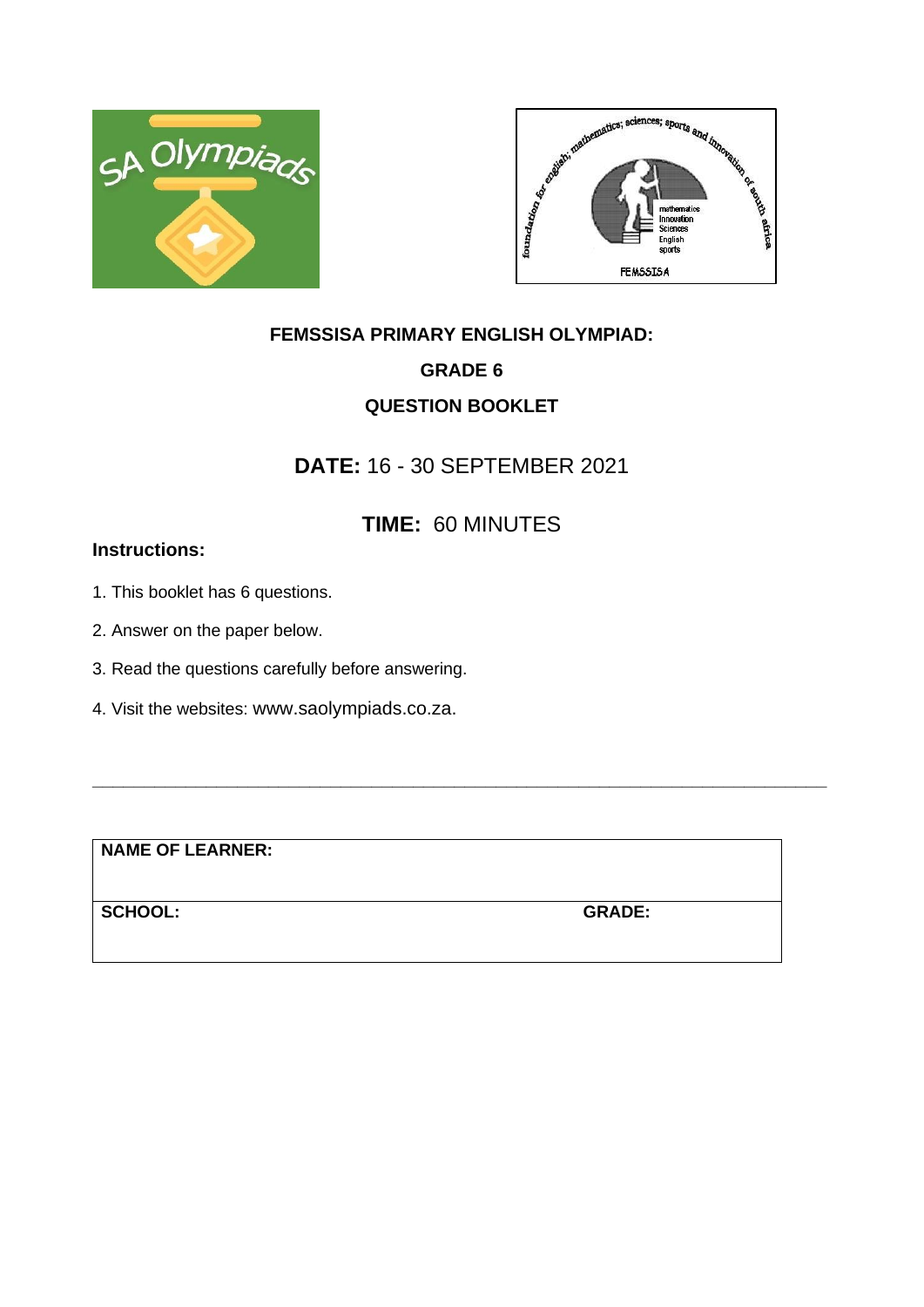### **Questions**

**1. Select the** *antonym* **which matches. Write the letter of your choice in the answer column.**

| <b>WORD</b>  | <b>CHOICE</b>  | <b>ANSWER</b> |
|--------------|----------------|---------------|
| 1. hero      | A. smart       |               |
| 2. beautiful | <b>B.</b> calm |               |
| 3. enemy     | C. nervous     |               |
| 4. anxious   | D. ugly        |               |
|              | E. villain     |               |
|              | F. friend      |               |
|              | $\mathbf{A}$   |               |

**2. Select the** *synonym* **which matches. Write the letter in the blank column.** 

| <b>WORD</b>   | <b>CHOICE</b>     | <b>ANSWER</b> |
|---------------|-------------------|---------------|
| 1. purchase   | A. ability        |               |
| 2. skill      | <b>B.</b> acquire |               |
| 3. appreciate | C. query          |               |
| 4. challenge  | D. buy            |               |
|               | E. enjoy          |               |
|               | F. value          |               |
|               | G. talent         |               |
|               | H. question       |               |
|               | 4                 |               |

#### **3. Underline the correct word:**

- 3.1 It is important to (ensure/assure) that no one is prejudiced by your actions.
- 3.2 We need to provide proper (advice/advise) in respect of careers, so that learners can take informed decisions.
- 3.3 Len was (uninterested/disinterested) in attending the mathematics programme.
- 3.4 The (principal/principle) teaches mathematics. **(4 x 2 = 8)**
- **4. Rearrange the words to make complete sentences.**
- **4.1 /main/of/citrus/income/farming/the/source/is**

#### **4.2. the/ of/ alternate/climate/of/energy/one /is /the/use/ answers/ to/change**